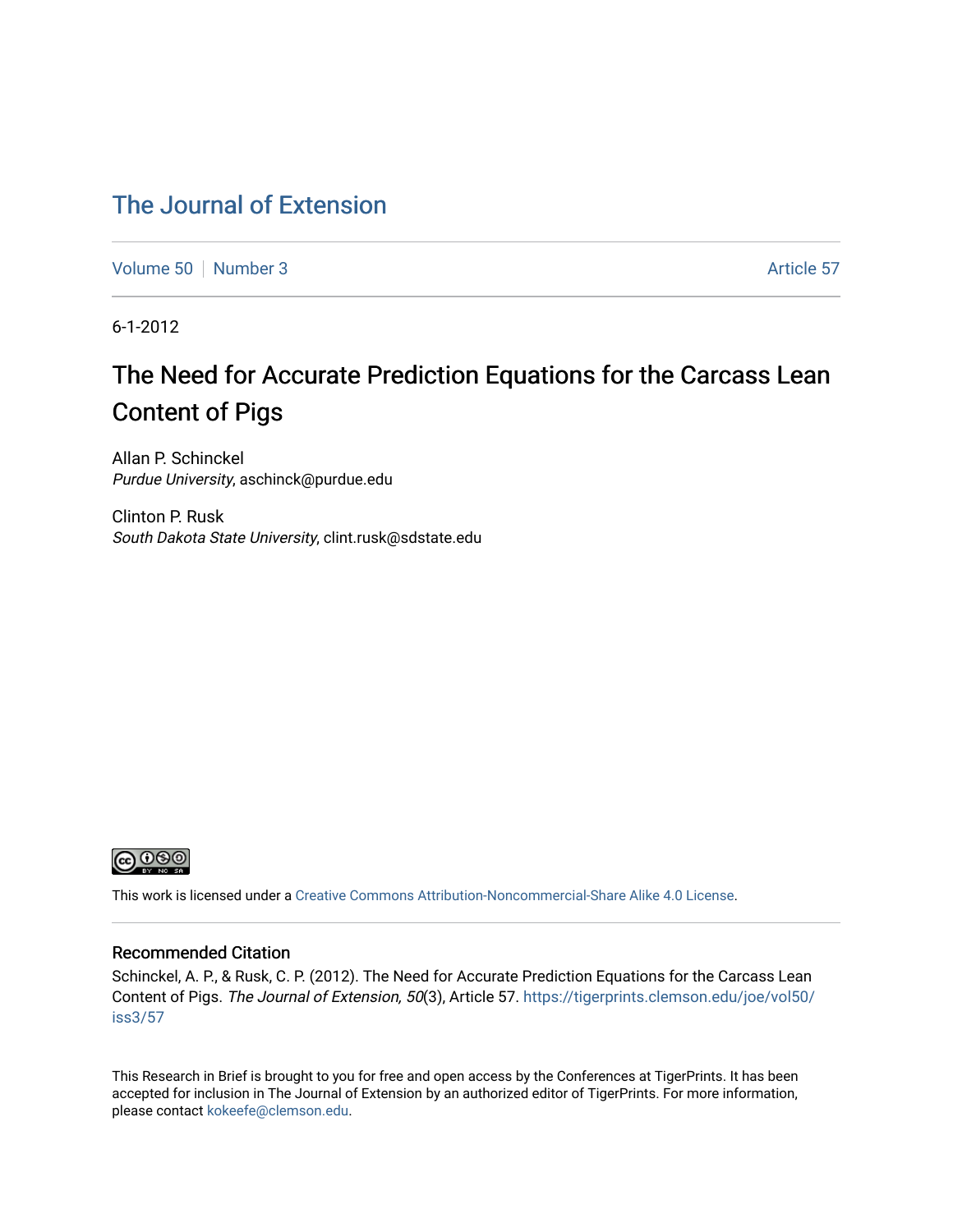

**June 2012 Volume 50 Number 3 Article Number 3RIB5**

[Return to Current Issue](http://www.joe.org/joe/2012june/)

## **The Need for Accurate Prediction Equations for the Carcass Lean Content of Pigs**

**Allan P. Schinckel**

Professor Department of Animal Sciences Purdue University West Lafayette, Indiana [aschinck@purdue.edu](mailto:aschinck@purdue.edu)

#### **Clinton P. Rusk**

Professor and Head Department of Animal Science South Dakota State University Brookings, South Dakota [Clint.Rusk@sdstate.edu](mailto:Clint.Rusk@sdstate.edu)

*Abstract: Prediction equations for pork carcass lean percentage are widely used in Extension, teaching, and research. Prediction equations using carcass or live animal measurements are used in carcass contests, live animal evaluation, and marketing. Fat–free lean gain is used to estimate the daily lysine requirements for pigs in swine nutrition guides. The use of inaccurate equations has substantial economic impact. Extension specialists must make the effort to confirm the accuracy of the equations they recommend for use. Standards of prediction accuracy and biases must be developed to assure that accurate equations are developed and recommended for industry use.*

#### **Introduction**

Prediction equations for carcass lean mass and lean percentage are widely used by commercial pork producers, and in teaching, research, and Extension. Researchers use carcass measurements in published equations to estimate the fat-free lean (FFL) content of pigs of different experimental treatments or genetic populations because the level of dissection and chemical analyses required to determine actual pork carcass fat-free lean content is too expensive for most swine research trials. The fat-free lean content is a critical measurement used to compare animals, estimate nutrient requirements, and as a measure of carcass merit by youth in livestock judging contests.

Fat-free lean gain is a measure of carcass muscle growth that is used to estimate daily lysine and essential amino acid requirements in the NRC (1998) and swine Extension nutrition guides (Von Heugten, 2009). Pork producers understand that producing pigs with excessive fat is inefficient and unprofitable (Keeler, Tokach, Goodband, Nelssen, & Langemeier, 1994). Uniform prediction of carcass leanness is needed to provide the technical information necessary for producers to implement genetic, nutritional, or management changes (Keeler et al., 1994).

Prediction equations are also used in teaching to describe the relationships amongst carcass or live animal measurements and carcass leanness. Undergraduate animal evaluation courses and competitive animal evaluation contests use prediction equations to estimate percent lean in pork carcasses.

Evaluation of live animal and carcass composition is a key aspect of any 4-H livestock project (Nash, 2007). The backfat thickness and degree of muscling (loin muscle area or depth) are either measured or visually evaluated. Pigs are measured by either carcass evaluation or real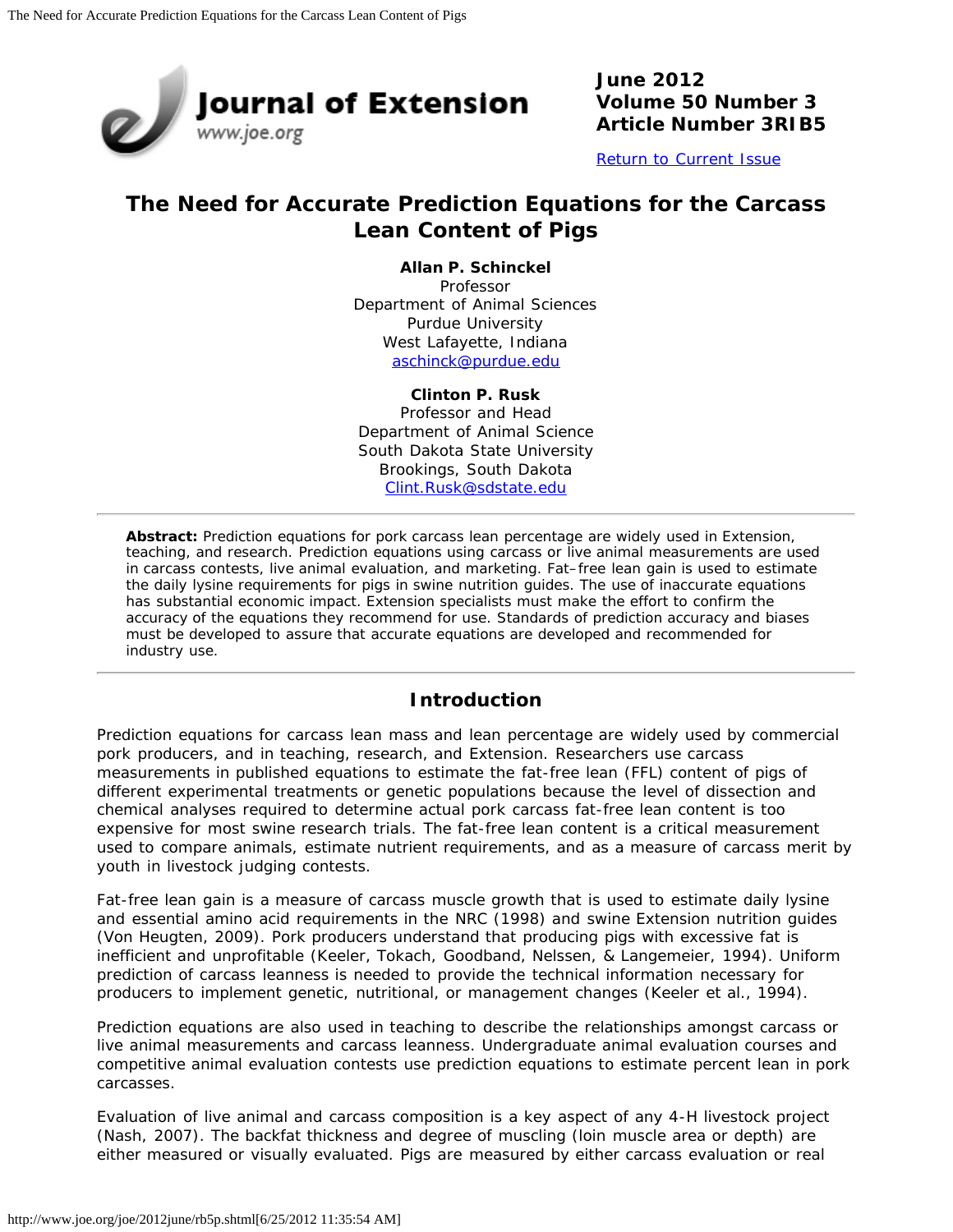time ultrasound (Nash, 2007) in many swine shows. The relationships of percent carcass lean to these measurements established by the prediction equations are used to estimate differences in the relative leanness of different pigs or sets of pigs.

If the prediction equations are wrong, incorrect or inaccurate relationships between the physical measurements and carcass leanness will be used, and the placing of pigs with different relative carcass composition may not be correct. This can cause conflict, particularly in 4-H youth shows, where learning decision-making skills and the ability to defend a decision are critical components of the learning process (Rusk, Martin, Talbert, & Balschwied, 2002). The placing of pigs in livestock judging contests involves the weighting of perceived leanness, growth rate, structural soundness and other physical attributes (Rusk et al., 2002). The correct placing of pigs is not possible if the persons involved do not correctly evaluate differences in carcass composition.

The users of prediction equations assume that the equations are accurate, that they account for a high percentage of the actual variation in percent lean between pigs, and that they can be used to accurately estimate the differences between pigs of different treatments or genetic populations. The use of inaccurate equations can result in incorrect research results and conclusions.

## **Current Prediction Equations**

There are two sets of the fat-free lean equations that are currently being widely used in the pork industry. The newer equations published in the *Journal of Animal Science* (Johnson, Berg, Goodwin, Mabry, Miller, Robison, Sellers, & Tokach, 2004) include data from the quality lean growth modeling (QLGM) trial ( $n = 627$  pigs) and three other trials ( $n = 397$ ) conducted by the National Pork Board (NPB). These equations will be referred to as the "2004 equations." These equations were designed to replace the equations in the Pork Composition and Quality Assessment Procedures (NPB, 2000, Burson, 2001), which only used data from the QLGM trial. The pigs had a mean backfat depth of 1.08 inches with a standard deviation of 0.33 inches and a range of 0.3 to 2.3 inches of backfat depth. These equations will be referred to as the "2000 equations."

Currently, the majority of U.S. pork processors use either carcass ultrasound or optical probe measurements of backfat depth and loin depth to predict carcass lean composition and carcass value. The predicted percent fat-free lean (FFL%) at 220 lb. of carcass weight from equations predicting FFL mass (FFLM) or FFL% using the 2004 equations are shown (Figure 1) for the Animal Ultrasound (AUS), fat-o-meter (FOM), and ultrasonic FOM (UFOM), which measure loin and fat depth. A 0.03 inch reduction in loin depth was predicted for each 0.10 inch increase in fat depth. The AUS equation for FFLM predicted that FFL% decreased as backfat increased to a minimum of 45.2% at 1.61 inches of backfat depth. Above 1.61 inches of backfat depth, the AUS equation for FFLM predicted FFL% increased as backfat depth increased. The AUS equation for FFL% predicted that FFL% decreased from 47.7% at 1.06 inches of backfat depth to 45.95% at 1.57 inches of backfat and then increased back to 47.7% at 2.04 inches backfat depth.

#### **Figure 1.**

Predicted Percent Fat-Free Lean Using Prediction Equations of Johnson et al. (2004) at 220 Pounds of Carcass Weight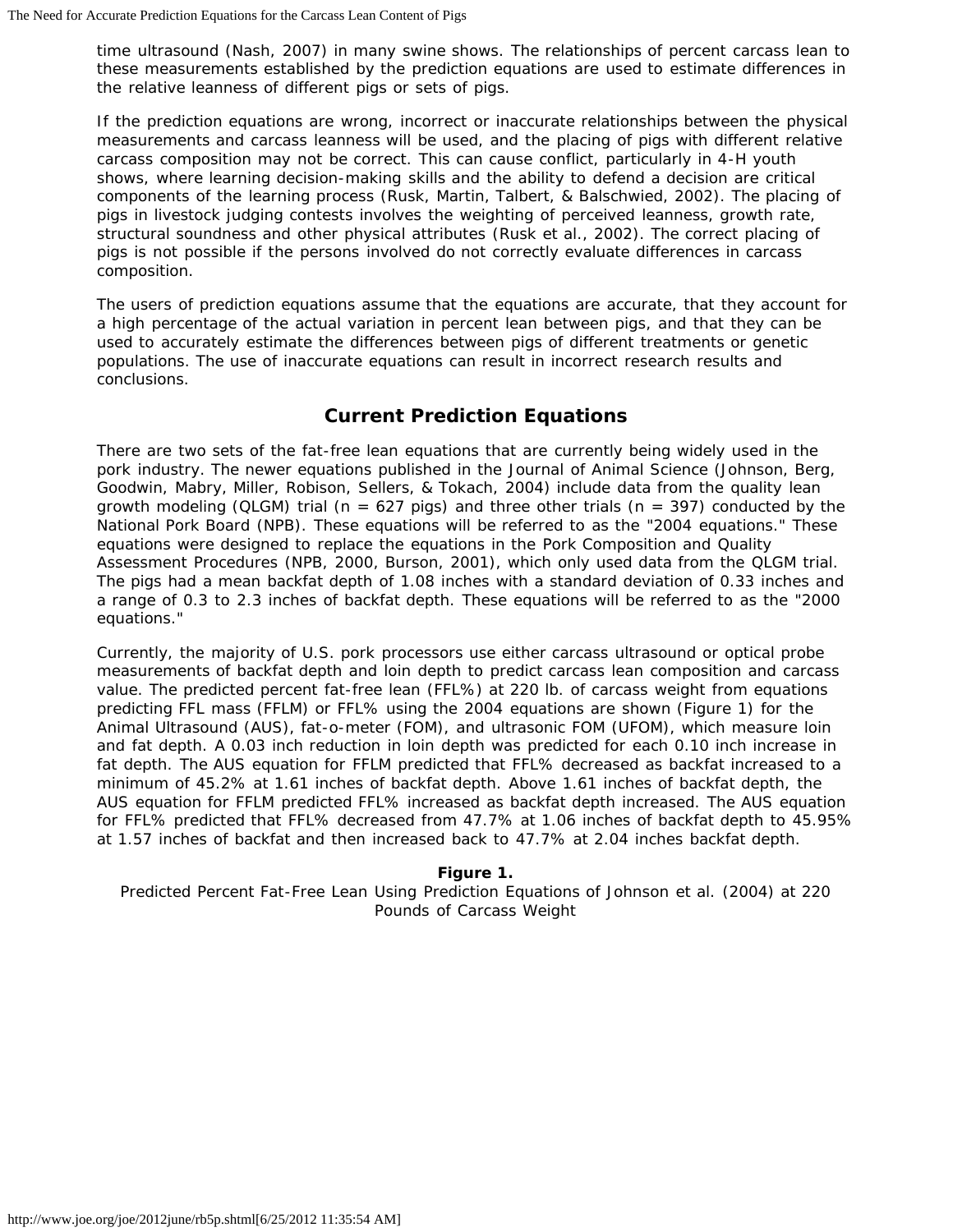

Note: The equations either predict fat-free lean mass (FFLM) or fat-free lean percentage (FFL%). A 0.30 mm decrease in loin depth was predicted for each 1 mm increase in backfat depth.

The UFOM equation for FFLM predicted that pigs achieved a minimal FFL% of 43.7% at 1.34 inches of backfat. Pigs with 1.0 and 1.73 inches of backfat depth are predicted to have 45% FFL. Pigs with 0.71 and 2.10 inches of backfat were predicted to have 49% from the equation for FFLM. The FOM equations for FFL% and FFLM are different from each other by 21 percentage units and have different curvilinear relationships relative to backfat depth than from the other equations. Obviously, pigs with such drastically different backfat depths do not have the same FFL% that the 2004 equations predict.

The accuracy of equations is best evaluated by the residual standard deviation (RSD) for FFL%. A lower RSD value indicates greater accuracy of the equation (European Community, 1994; Fortin, Tong, & Robison, 2004; Pomar, Marcoux, Gispert, Furnols, & Daumas, 2008). The 2004 equations had RSDs for FFL% from 3.74 to 4.23% for either ultrasonic or optical probe measurements of backfat and loin depth (Johnson et al., 2004), which is generally considered too high (EC, 1994). The total standard deviation for FFL% was approximately 5% (Johnson et al., 2004). These equations account for only 28 to 44% of the total variance in FFL%.

Using the 2004 equations, pigs with drastically different backfat depth can have the same predicted FFL%. Also, the same set of pigs has drastically different predicted FFL% depending on which prediction equation is used. The estimated difference in FFL % between two sets of pigs is drastically different depending on which instrument and which equation is used.

Swine researchers and educators tend to use fat-free lean prediction equations that include carcass weight, tenth rib backfat depth, and loin muscle area. The RSD for the equation, including ribbed carcass measurements, in Johnson et al. (2004) had an RSD of 3.12%. Recently, researchers calculated RSDs of 2.0 to 2.3% in the prediction for FFL% from ribbed carcass measurements (Schinckel, Wagner, Forrest, & Einstein, 2010, Table 2). The lower values indicate that these equations are more accurate. These equations accounted for 95% of the actual variation in FFL% between the seven genetic populations evaluated in the trial. The correlation between the true and predicted genetic population means for FFL% was 0.94. These equations accurately predict the actual genetic population means and differences between the genetic populations.

#### **Equation Inconsistencies and Prediction Biases**

The current NPB-AMSA equations in use in the United States (NPB, 2000; Burson, 2001) only include linear carcass measurements and only data from the QLGM trial. By only including linear variables, the RSDs for these equations are actually greater than the RSDs of equations, which include all significant linear-quadratic terms. The accuracies (RSDs for FFL%) of these equations were not provided with the 2000 equations, nor were the magnitude of the genetic line biases.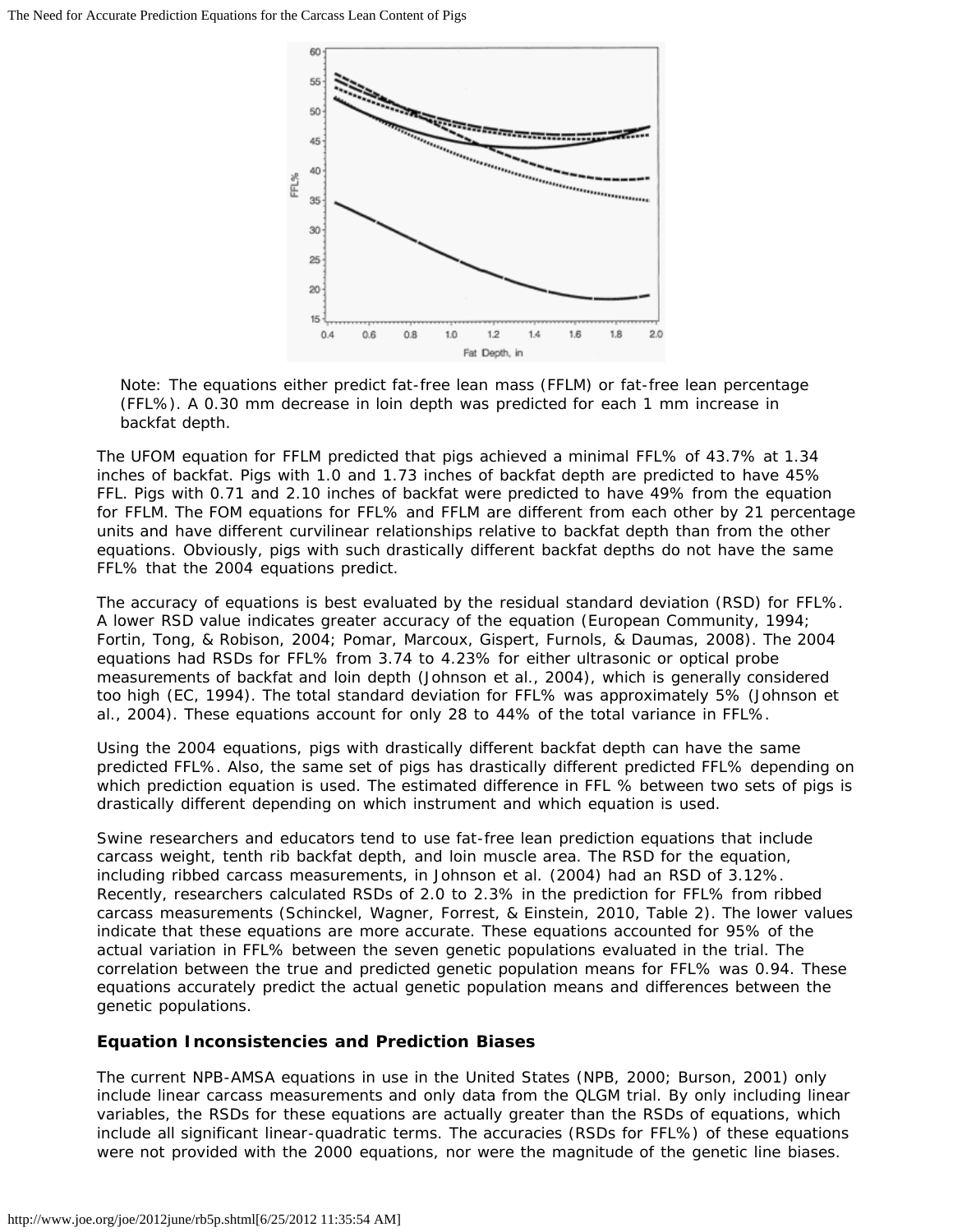Yet these equations have been widely used in Extension, research, and teaching for the past 11 years.

The least-squares means for lipid-free soft tissue mass were provided for the QLGM trial (NPB, 1999, Table 1). The values were adjusted for the linear carcass measurements included in the prediction equation. These least-squares means for each line are actually the overall mean of 114.9 lbs. plus the prediction bias: the under- or over- estimation for each line. The least squares mean for each line is the lipid-free soft tissue mass adjusted to the overall mean carcass measurements. The difference between each line's least-squares mean minus the overall mean is an estimate to what extent the prediction equation over or under predicts the actual mean for each genetic line of pigs. Pigs from genetic line 1 had 106.2 lbs. of lipid-free soft tissue adjusted for last rib backfat and pigs from line 2 had 120.5 lbs. Thus, the lipid-free mass of line 1 pigs is overestimated by 8.7 lbs. (106.2 – 114.9) and the lipid-free mass of line 2 pigs is underestimated by 5.6 lbs (120.5-114.9). The actual difference in lipid-free mass between pigs from lines 1 and 2 is actually 14.3 lbs.  $(8.7 + 5.6)$  greater than predicted from the last rib carcass measurements.

| Table 1. |  |  |                                                                           |  |  |  |  |  |  |  |
|----------|--|--|---------------------------------------------------------------------------|--|--|--|--|--|--|--|
|          |  |  | Least-Squares Means for Lipid-Free Soft Tissue Mass for Two Lines of Pigs |  |  |  |  |  |  |  |
|          |  |  | $(lbs.)$ <sup>1</sup>                                                     |  |  |  |  |  |  |  |

|        | Last rib ruler | Fat-o-meter | AUS <sup>2</sup> | Carcass <sup>3</sup> | Scan <sup>4</sup> |
|--------|----------------|-------------|------------------|----------------------|-------------------|
| Line 1 | 106.2          | 110.4       | 103.8            | 111.5                | 110.2             |
| Line 2 | 120.5          | 117.9       | 119.4            | 117.8                | 119.3             |
|        |                |             |                  |                      |                   |

<sup>1</sup> Model includes linear effects of the carcass measurements from NPB (1999).

2 Animal Ultrasound Systems

 $3$  Carcass, 10<sup>th</sup> rib backfat depth and loin muscle area.

<sup>4</sup> Real-time live animal fat depth and loin muscle area scan.

For the FOM, the lipid-free mass of line 1 pigs was overestimated by 4.5 lbs. The lipid-free mass of line 2 pigs was under predicted by 3.2 lbs by the FOM. The actual difference between the two genetic lines was 7.5 lbs. greater than predicted by the FOM equation. The AUS over predicted the lipid-free mass of line 1 pigs by 11.1 lbs. and under predicted the lipid-free mass of line 2 pigs by 4.5 lbs. Thus, the actual difference in lipid-free mass between the two lines was 15.6 lbs. greater than predicted by the AUS equation. The carcass measurements over predicted the lipid-free mass of line 1 pigs by 3.4 lbs. and under predicted the lipid-free mass of line 2 pigs by 2.9 lbs. The actual difference between the two lines for lipid-free mass was 6.3 lbs. greater than predicted.

The actual difference between the genetic lines was about 20 lbs. of lipid-free soft tissue based on the genetic line differences in backfat and loin muscle area. Thus, the last rib ruler, the FOM, the AUS, carcass, and live animal real time predicted about 28.3, 62.9, 22.0, 68.5, and 54.5% of the actual difference between pigs from genetic lines 1 and 2. These equations sometimes predict as little as 8% and only predict 47% at best, of the actual variation in lipid-free soft tissue percentage between the genetic lines. Equations should account for 90% of the variation between genetic populations or treatments to be used in research and modeling of nutritional requirements (Schinckel & de Lange, 1996).

#### **Concerns with the Prediction of Lean Gain**

The genetic line differences and prediction biases for fat-free lean are greater than for lipid-free soft tissue (Schinckel, Wagner, Forrest & Einstein, 2001). The mean for fat-free lean mass is 80% as great as the mean for lipid-free soft tissue mass. Thus, the genetic line biases for fatfree lean are greater on a percentage basis than the genetic line biases for fat–free lean mass.

Daily fat–free lean gain on test is estimated as the predicted fat-free lean mass at market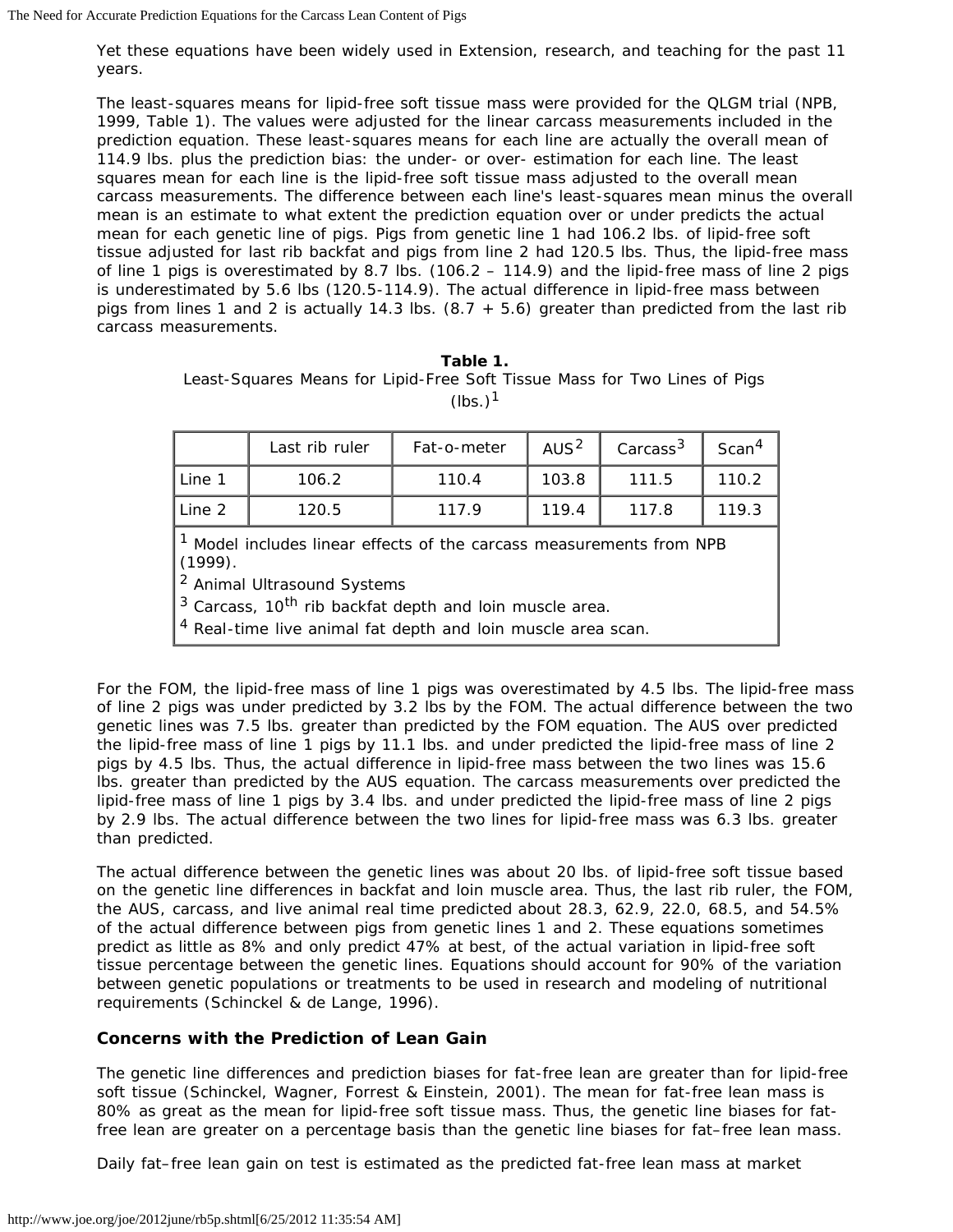weight minus the predicted fat-free lean mass at the beginning of the grow-finish test period divided by the number of days on test. Considering that a 50 lb. pig is predicted to have 17.25 lbs. of fat-free lean (NPB, 2000), the biases for daily fat-free lean gain are greater on a percentage basis than for FFL% at the end of the gain test. The magnitude of the prediction biases of the NPB (2000) equations result in fat-free lean gain values that only predict 15 to 45% of the actual difference in the daily fat-free lean gain and lysine requirements between different genetic populations.

#### **Financial Implications of Using Inaccurate Equations**

Current terminal cross pigs are leaner than the line 2 pigs that were used in the lean gain trial. Using the 2000 or 2004 equations results in the under feeding of high lean gain pigs by 3 g of lysine per day. The under feeding of lysine by 3 g per day increases feed to gain by .15 units, increases days to market by 7 d, and reduces plant measured carcass lean percentage by 1% for a total decrease in profitability of \$5.40 per pig (De La Llata, Dritz, Tokach, Goodband, & Nelssen, 2007; Schinckel, 2011).

The largest pork producers generally have a Ph.D. nutritionist on staff and conduct large-scale research projects to estimate their pigs' daily lysine requirements for each stage of growth from weaning to market. The largest seedstock companies conduct trials with hundreds of pigs to estimate the lysine requirements for their pigs (De La Llata et al., 2007). However, smaller commercial producers, producers using genetics from small to medium sized independent seedstock suppliers, and youth who are trying to learn about the swine industry rely on Extension swine nutrition guides to estimate their pigs' daily lysine requirements (Von Heugten, 2009). The use of inaccurate prediction of FFL gain and subsequent daily lysine requirements has resulted in these producers being at an economic disadvantage in comparison to other producers (Schinckel, 2011). The current equations do not provide the accurate information needed to implement the genetic, nutritional and management changes needed for commercial producers to remain profitable (Keeler et al., 2007).

Work is being done to produce more accurate equations. Equations were recently developed using fat-free lean data from 203 pigs of seven genetic lines, to predict FFL% from backfat depth and loin depth taken by three different optical probes (Schinckel et al., 2010). The equations included only linear or all significant linear, quadratic, and cross-product variables of backfat and loin depth (Table 2). Plots of the relationships of predicted FFL% to backfat show that the equations were nearly identical for each optical probe and each equation was almost totally linear in nature (Figure 2). The PG- 200 had backfat depths about 0.04 inches greater than the other two optical probes. Pigs measured by the three optical probes have nearly identical estimates of FFL%. Overall, the equations had RSDs of 2.36 to 2.60% and accounted for 72 to 74% of the total variation in FFL%. The correlation of predicted and actual genetic population means were above 0.95 for these equations. The equations predicted over 94% of the actual variation amongst the genetic populations.

|                |                   | Linear Variables Only |           |                |         |       | Linear and Quadratic |              |       |       |       |  |
|----------------|-------------------|-----------------------|-----------|----------------|---------|-------|----------------------|--------------|-------|-------|-------|--|
| Eq             | Variable          | $R^2$                 | RSD,<br>℅ | b <sub>0</sub> | $b_i$   | Sign  | $R^2$                | RSD,<br>$\%$ | $b_0$ | $b_i$ | Sign  |  |
| 1              | FD                | 0.743                 | 2.48      | 51.2           | 12.95   | 0.001 | .770                 | 2.36         | 60.8  | 29.87 | 0.001 |  |
|                | MD                |                       |           |                | 3.33    | 0.001 |                      |              |       | 3.23  | 0.001 |  |
|                | $(FD)^2$          |                       |           |                |         |       |                      |              |       | 7.09  | 0.001 |  |
| $\overline{2}$ | FD <sub>10R</sub> | 0.785                 | 2.36      |                | $-9.58$ | 0.001 |                      |              |       |       |       |  |
|                | <b>LMA</b>        |                       |           |                | 1.46    | 0.001 |                      |              |       |       |       |  |
|                |                   |                       |           |                |         |       |                      |              |       |       |       |  |

**Table 2.** Equation for Prediction of Fat-Free Lean Percentage from Optical Probe Measurements or Ribbed Carcass Measurements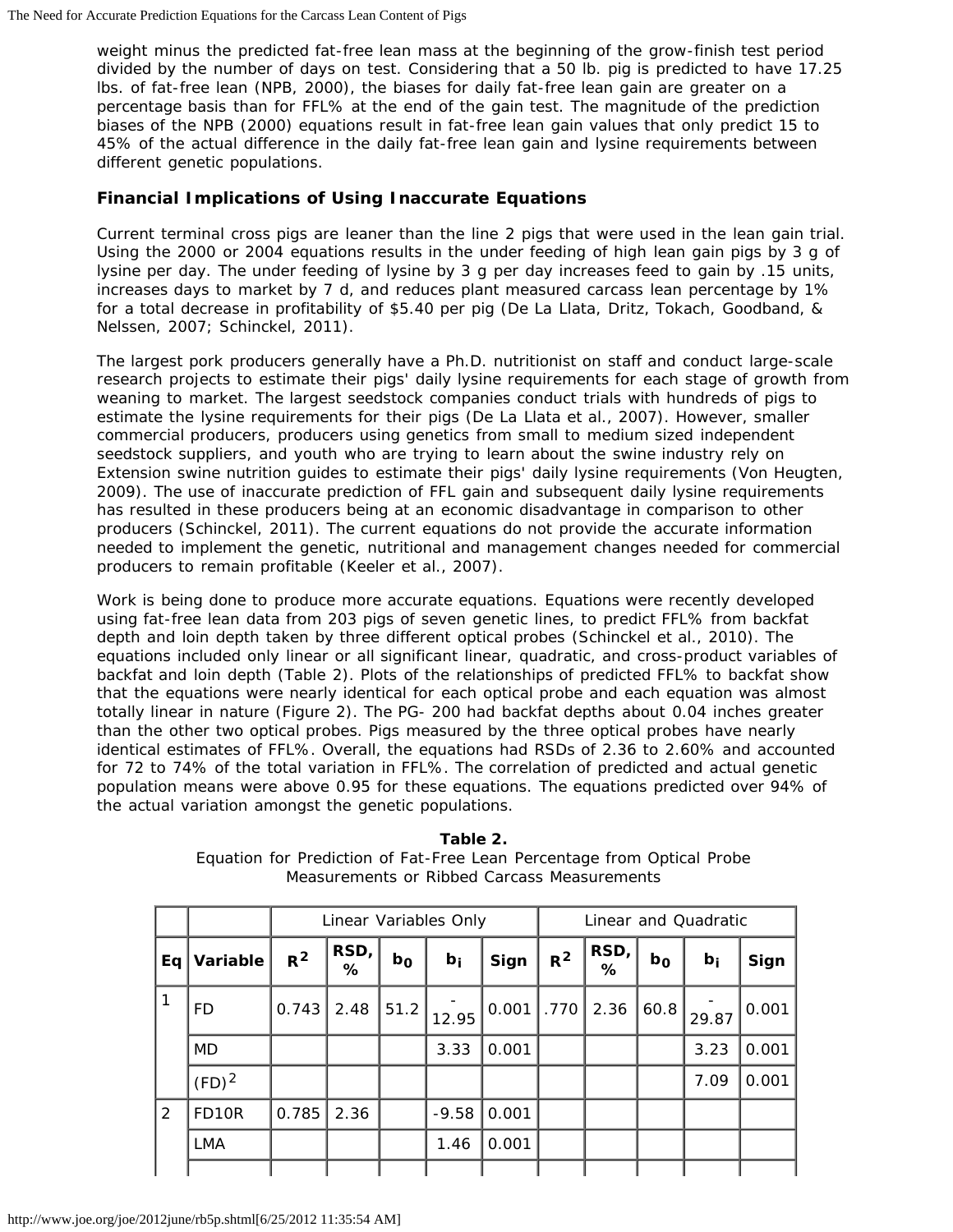

#### **Figure 2.**

Predicted Percent Fat-Free Lean for Three Optical Probes Relative to Backfat Depth



Note: The equations included all significant linear, quadratic and cross-product variables. A 0.30 inch increase in loin muscle depth was predicted for each 1 inch increase in backfat depth.

#### **Impact of Measurement Errors**

Prediction equations are calculated by using regression analysis of carcass measurement trials. Consequently, the validity and accuracy of the trials are essential in order to generate accurate equations. Any errors in the trials that the equations are based on will lead to inaccurate equations. Both the magnitude and type of measurement errors affect the absolute value of the regression coefficients and the number of false quadratic, cubic and cross-product variables included in the prediction equations (Schinckel, Einstein, Foster, & Craig, 2007). Different prediction equations that include carcass measurements taken at identical anatomical locations but with different levels and types of measurement errors result in drastically different regression equations with 1) different sets of variables including quadratic, cubic, and crossproduct variables and 2) different magnitudes of prediction biases (Schinckel, et al., 2007).

Backfat and loin depth measurements taken at incorrect angles produce measurement errors proportional to the actual value. With such measurement errors, the equations have a high probability of including false quadratic and cross-product variables. As the magnitude of measurement error increases, the accuracy of the equations decrease and the magnitude of genetic population prediction biases increases (Schinckel et al., 2007). In most cases, the lean content of the leanest pigs is under-predicted and the lean content of the fattest pigs is overpredicted.

#### **Conclusions**

The accurate estimation of pork carcass composition is essential for all pork producers, independent commercial growers, youth, and seedstock suppliers. The 2000 and 2004 prediction equations for pork carcass leanness are much less accurate than those recently published. Pigs evaluated by different equations may not be assigned the same estimated FFL%. Consequently,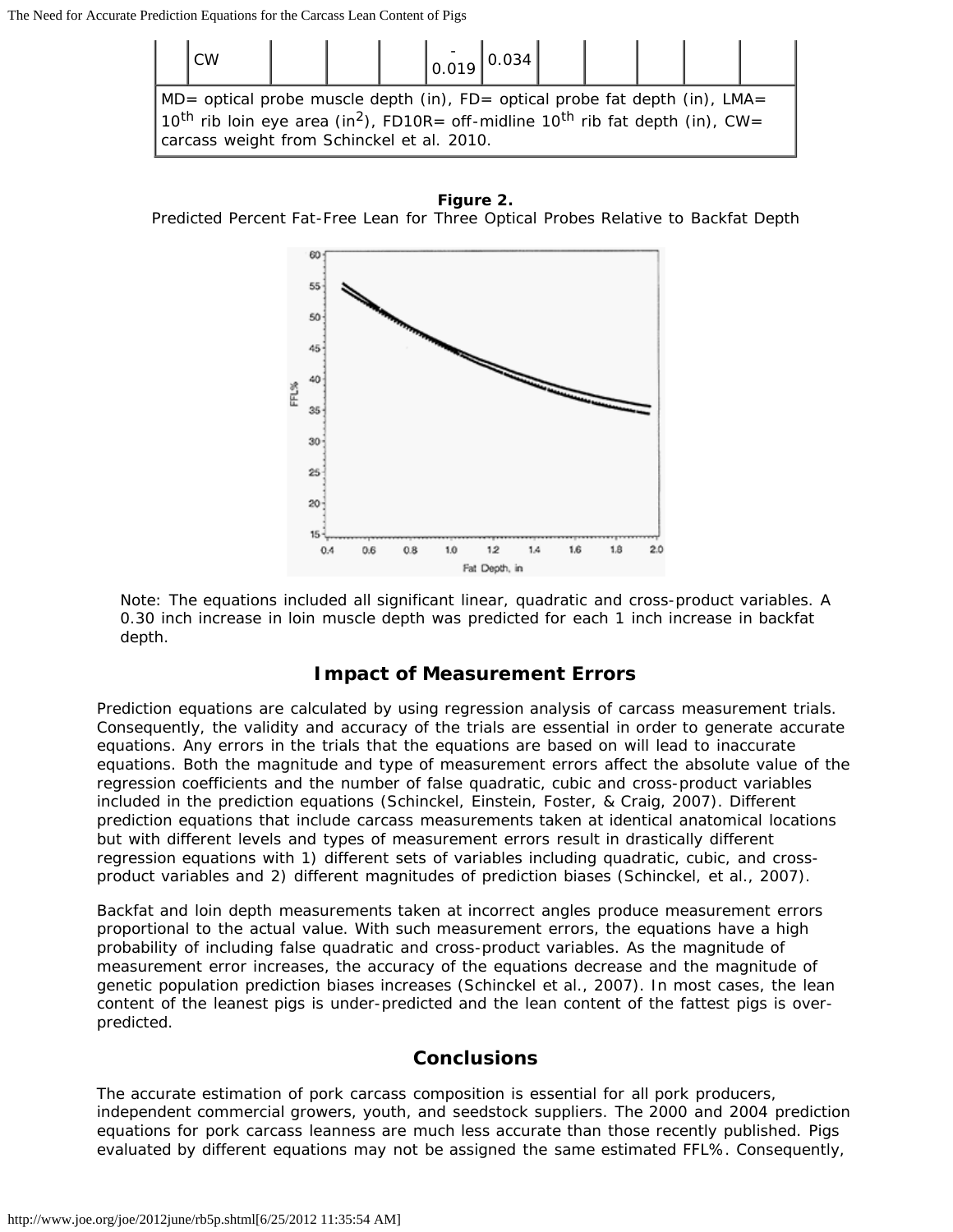the actual differences in carcass lean content between different pigs, or different sets of pigs has been substantially greater than that estimated by the prediction equations in the past decade. Educational efforts to instruct both youth and commercial producers on the differences in pork composition and its relationship to carcass value, nutrient requirements, and profitability have been substantially hindered by the use of inaccurate prediction equations.

The European Community has addressed this issue by the establishment of a requirement that any method used to predict lean yield percentage must have an RSD of 2.5% or less (EC, 1994; Engel, Buist, Fonti, & Lambooiji, 2004). Currently, the United States has not established any requirements relative to the accuracy of the prediction of any measurement of carcass lean percentage. Unfortunately, prediction equations currently being used account for a relatively small percentage of the true variation in pork carcass lean percentage. Published equations are available that are more accurate and less biased that the equations currently being used in the United States (Schinckel et al., 2001, 2010).

The authors and other concerned scientists have recommend that a committee of scientists be formed to develop guidelines for the development of more accurate prediction equations, standards of accuracy and transparency in the reporting of the equations' genetic population, and treatment biases. Prediction equations for pork carcass lean content are so widely used in teaching, research, and Extension that the swine industry needs and deserves the development of accurate standards.

### **References**

Burson, D. (2001). *Procedures for estimating pork carcass composition*. NPB-AMSA Factsheet. Retrieved from: [http://www.extension.org/pages/27311/procedures-for-estimating-pork-carcass](http://www.extension.org/pages/27311/procedures-for-estimating-pork-carcass-composition)**[composition](http://www.extension.org/pages/27311/procedures-for-estimating-pork-carcass-composition)** 

De La Llata, M., Dritz, S. S., Tokach, M. D., Goodband, R. D., & Nelssen, J. L. (2007). Effects of increasing lysine to calorie ratio and added fat for growing-finishing pigs reared in a commercial environment: I. Growth performance and carcass characteristics. *The Professional Animal Scientist*, 23, 417-428.

Engel, B., Buist W. G., Fonti Furnols, M., & Lambooij, E. (2004). Subpopulations and accuracy of prediction in pig carcass classification. *Animal Production*, 78, 37-52.

European Community. 1994. EC regulation no. 3127/94, amending regulation (EC) no. 2967/85 Laying down detailed rules for the application of the community scale for grading pig carcasses.

Fortin, A., Tong, A. K. W., & Robertson, W. M. ( 2004). Evaluation of three ultrasound instruments, CVT-2, ultrafom 300 and autofom for predicting salable meat yield and weight of lean in the primals of pork carcasses. *Meat Science*. 68, 537-549.

Johnson, R. K., Berg, E. P., Goodwin, R., Mabry, J. W., Miller, R. K., Robison, O. W., Sellers, H., & Tokach, M. D. (2004). Evaluation of procedures to predict fat-free lean in swine carcasses. *Journal of Animal Science*, 82, 2428-2441.

Keeler, G. L., Tokach, M. D., Goodband, R. D. , Nelssen, J. L., & Langemeier, M. R. (1994). Assisting swine producers to maximize marketing returns. *Journal of Extension* [On-Line], 32(1) Article 1FEA7. Available at: <http://www.joe.org/joe/1994june/a7.php>

Nash, S. A. (2007). Ultrasound technology helps youth raise industry-acceptable market animals. Journal of Extension [On-Line], 45(4) Article 4RIB4. Available at: <http://www.joe.org/joe/2007august/rb4.php>

NPB. (1999). *Fat-free lean prediction equations*. 1999 Results. National Pork Board, Des Moines, Iowa.

NPB. (2000). *Pork composition and quality assessment procedures*. National Pork Board, Des Moines, Iowa.

National Research Council (NRC). (1998). *Nutrient requirements of swine, 10th revised edition.* National Academic Press, Washington, DC.